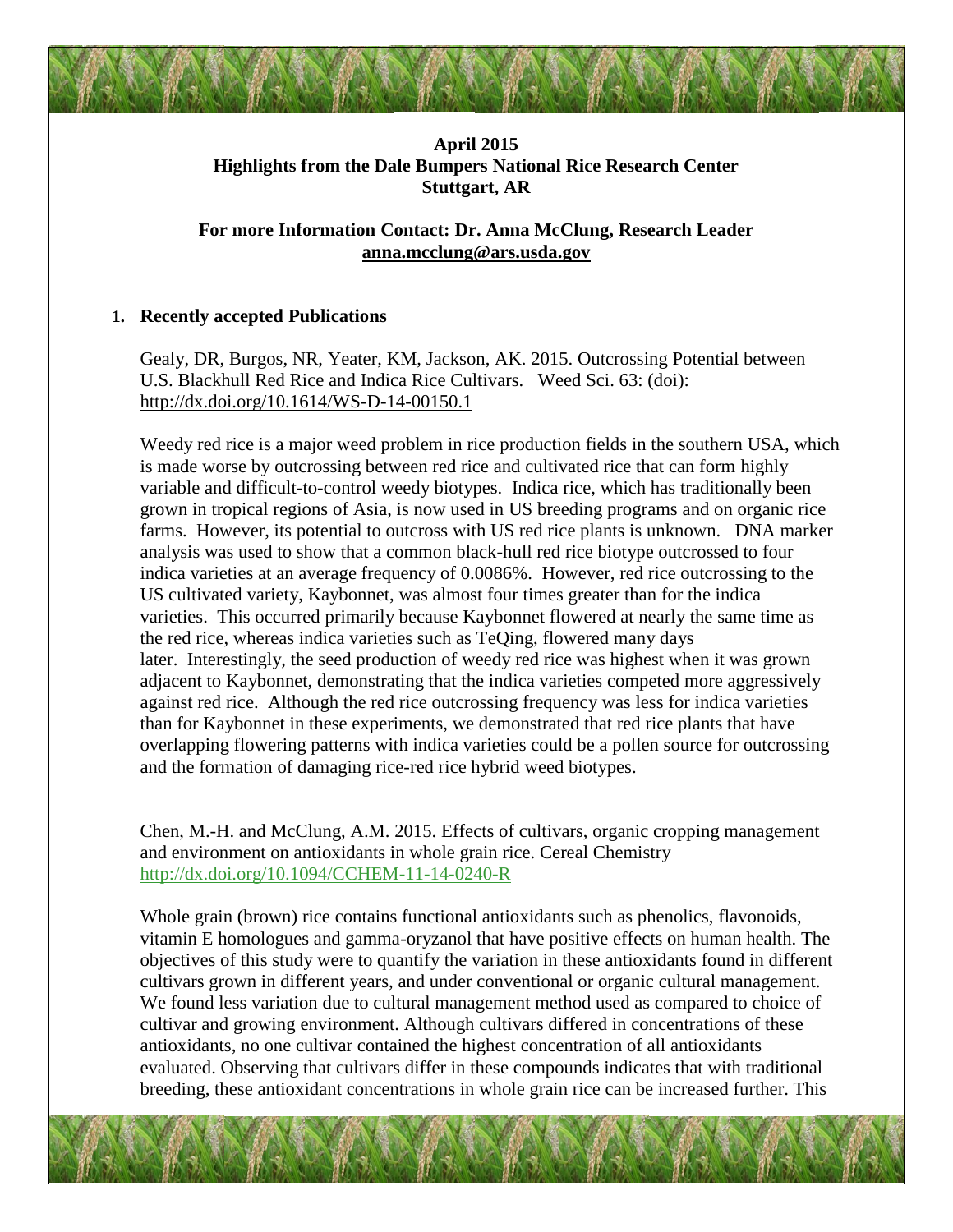study shows that rice cultivars can be chosen that will have high levels of specific antioxidant compounds whether grown under organic or conventional management systems.

Gealy, DR. 2015. Deep phosphorus fertiliser placement and reduced irrigation methods for rice (Oryza sativa L.) combine to knock-out competition from its nemesis, barnyard grass (Echinochloa crus-galli (L.) P.Beauv). Plant Soil. (DOI)10.1007/s11104-015-2478- 5 (accepted 4/7/15)

Rice farmers are experiencing more and more roadblocks to production and profitability worldwide because of limitations in availability of abundant irrigation water, affordable fertilizers, and adequate weed control tools. This commentary paper reviewed recent discoveries by a research team from Sri Lanka and Australia, who demonstrated an interesting, and potentially more affordable and sustainable production approach for phosphorus-starved soils that saves water and improves weed control by placing phosphorus fertilizer deep in the soil where only the rice roots can reach. This production system dramatically increased the competiveness of rice against barnyardgrass, one of the most devastating weeds of rice worldwide. It stunted the growth of barnyardgrass plants, but maintained the productivity of rice. This, and similar synergistic rice production systems have the potential to improve sustainability of rice production in this rapidly changing era of decreasing irrigation water availability, increasing fertility input costs, and increasing weed control challenges**.** 

Liu, Y., Qi, X., Gealy, D.R., Olsen, K.M., Caicedo, A.L., and Jia, Y. 2015. QTLs Analysis for Resistance to Blast Disease in US Weedy Rice. Mol. Plant- Microbe Interact. <http://dx.doi.org/10.1094/MPMI-12-14-0386-R>

US weedy rice is well-adapted to the local conditions in the southern US rice fields. Rice blast disease is one of the most destructive diseases of cultivated rice and threatens rice production worldwide. However, information about blast resistance in US weedy rice is limited. We found that US weedy rice exhibits a broad resistance spectrum. Using genotyping by sequencing (GBS) methods, we identified 28 quantitative trait loci (QTLs) responsible for blast resistance in two US weedy rice ecotypes. Comparing with known resistance (R) genes close to these QTLs, we found that R genes at these resistance QTLs are novel suggesting that US weedy rice evolved novel mechanisms for adaption and is a potential source of novel blast R genes for resistance breeding in the US.

### **2. New Significant research collaborations**

### **International**

Taiwan; 2 ARS scientists (McClung, Gealy) consulted with USDA-ARS-OIRP, Taiwanese Economic and Cultural Representation Office (TECRO), Taichung, Tainan, Kaoshung, and Hualien District Agricultural Research and Extension Stations, and Taiwan Agricultural Research Institute; regarding weedy rice genetics and control, and improvement of rice quality.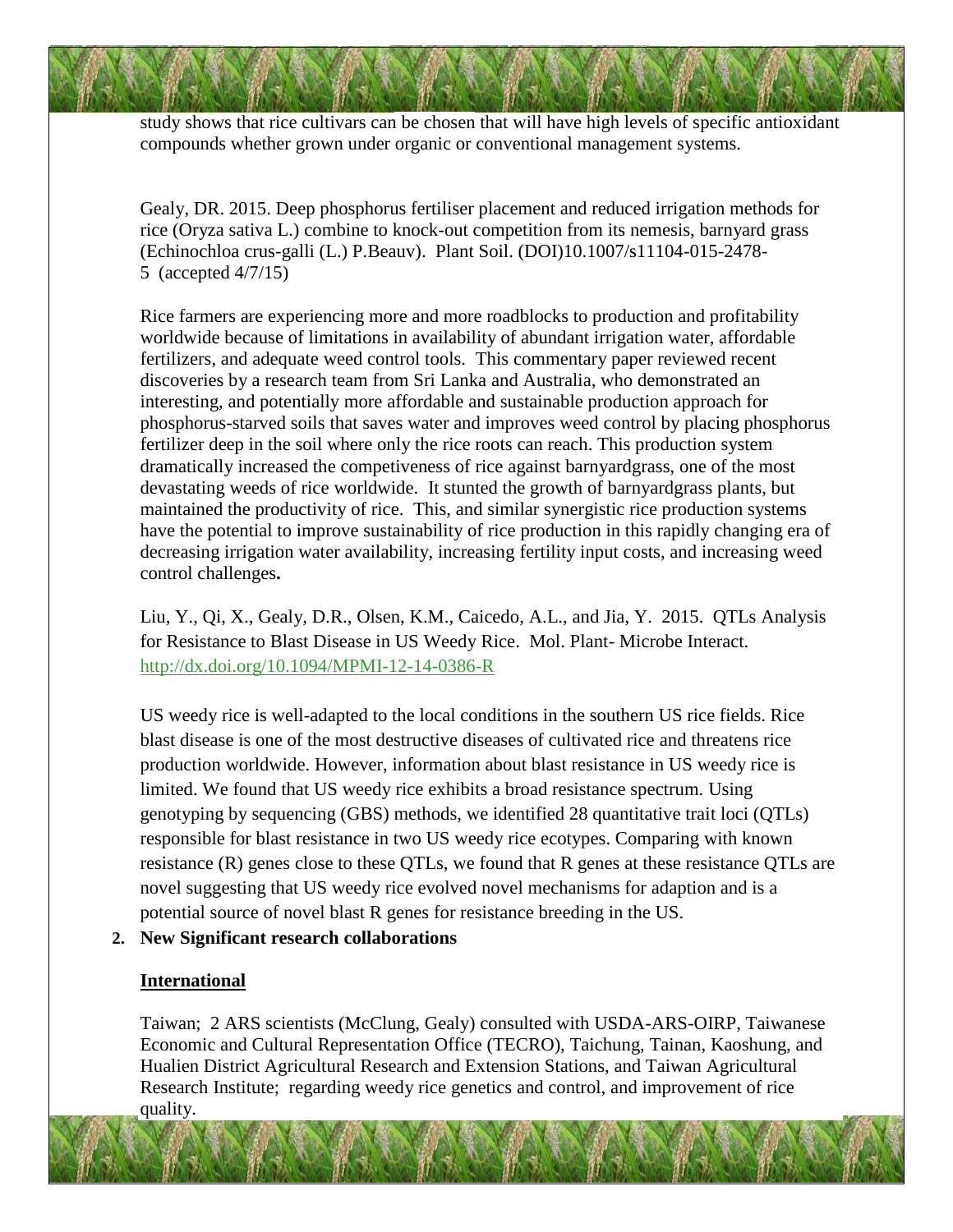**USA**

- **3. New awarded grants**
- **4. Technology Transfer**
	- **a. Formal Events:**

### **To Non-research stakeholders**

#### **To Research Community**

Anna McClung participated in the USDA NIFA's Climate Change Project Directors meeting that was held April 8-9, 2015 in Washington, DC and was a co-author on the presented poster "Characterization of genomic signatures for rice crop resilience in response to climate change in the US.".

#### **b. Informal Contacts:**

Email correspondence with Intact Genomics, Inc., St. Louis, MO USA regarding how to germinate rice and grow rice in an incubator, and greenhouse.

Email correspondence with Dr. Muthusamy Manoharan, Director of Regulatory Science Center University of Arkansas at Pine Bluff to be a member of Institutional Biosafety Committee (IBC) of (UA PB).

2 Phone calls and 2 emails; to University cooperator and rice farmer regarding economics and productivity of organic/reduced-input rice systems.

Information to researchers at University of Delaware about germplasm for studying effects of various soil amendments on uptake of phosphorus, silica, and arsenic in rice plants and grain, and assisted them in obtaining 100 lbs. of rice hulls to include as a soil amendment treatment.

DNA marker results sent to a rice seed company that determined the source of red rice found in a seed production field.

Information to major rice processing company regarding specialty rice varieties.

Information to international investment firm looking to develop rice production expertise in West Africa.

Worked with a journalist associated with the Tri-Societies to develop an article on commercialization of pigmented bran rice cultivars which have high anti-oxidant activity.